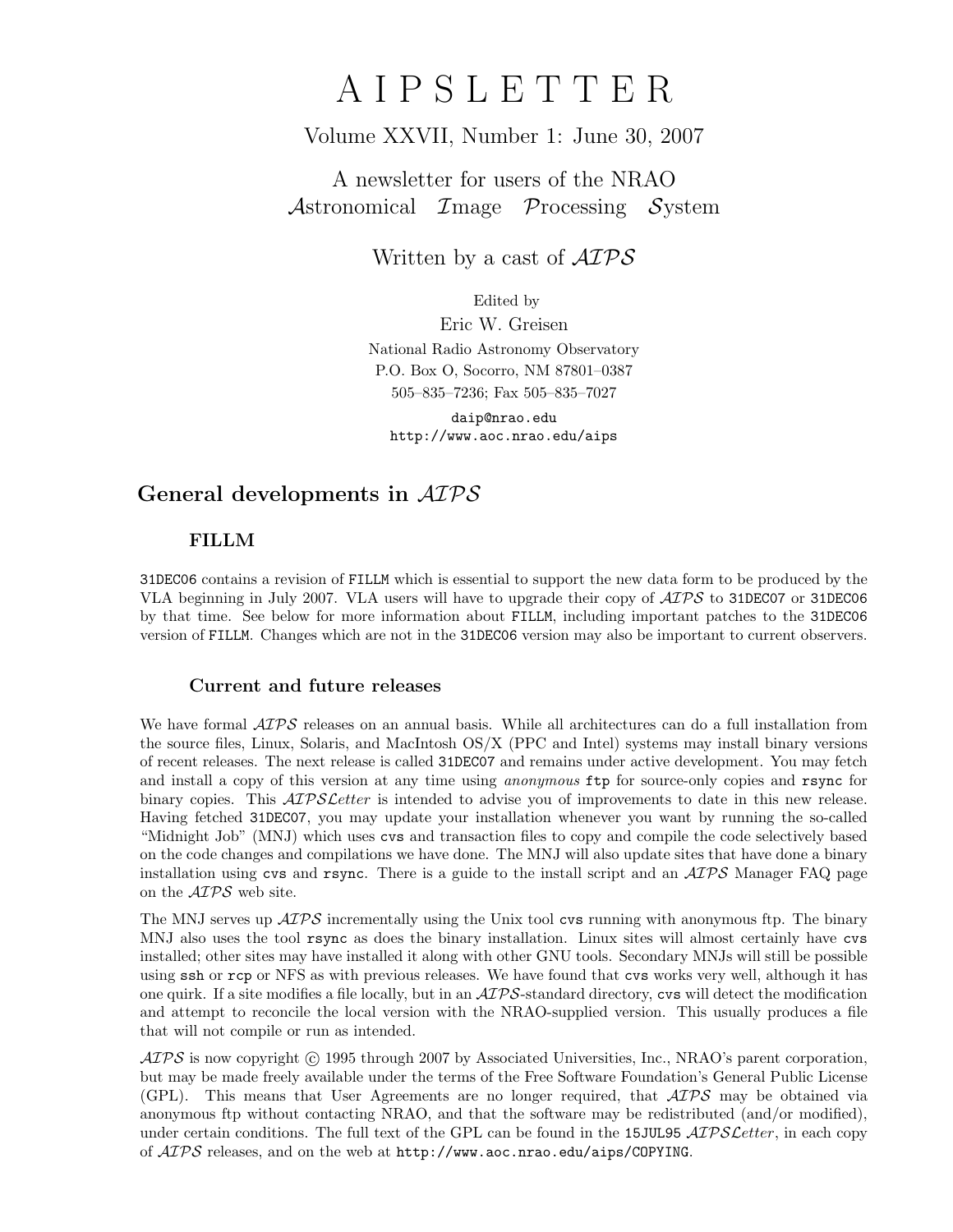# NRAO is 50 years old

The NRAO is celebrating is  $50<sup>th</sup>$  year of existence. All sites, including the high site in Chile, were connected by television conferencing for brief remarks and a ceremonial cutting of cakes at each site. A symposium was held June 17–21 in Charlottesville, Virginia to celebrate the event entitled Frontiers of Astrophysics: A Celebration of NRAO's 50th Anniversary: Astrophysics Across the Electromagnetic Spectrum. To obtain more information, see http://www.nrao.edu/50/. It is hoped that the PowerPoint talks will appear on the web and that the whole symposium, which was said to be very good, will appear in a book.

Among the many letters received by the NRAO congratulating us on this anniversary was one which we thought would be of interest to  $\mathcal{A} \mathcal{I} \mathcal{P} \mathcal{S}$  users. It reads:

"Fifty years is a long time for the Italian radio astronomical community, which started 43 years ago with the completion of the Northern Cross in Bologna. It is probably fair to say that early interaction between Italians and US radio astronomers was at most sporadic at that time, with very little collaboration.

The construction of the VLA changed all this, and from the 1970s on, contacts have been intense. A whole generation of Italian radio astronomers could make use of advanced instrumentation and became strong admirers of the "American way" of doing science. Curiously enough perhaps it was not the hardware the most influential of all but a seemingly minor software development, which became known in the whole world as AIPS. The possibility to bring the software back home and have it run on extremely powerful computers (VAX) really changed the way in which scientific research was done. NRAO has made this revolution possible.

In the early eighties one still had to go to the VLA site to do the reduction of your own data: down there it took no more than a few minutes to get 100 CLEAN components, and this breathtaking speed could only be reached with the super-modern VAXes at the site. Many Italian astronomers have beautiful memories of nights spent at the VLA site, working in the AIPS-cage (after having struggled to reserve time on the VAX — only the feeding of sharks must have been a more ferocious and bloody show) and consuming gallons of  $(\text{according to Italian taste}^1)$  awful coffee.

The next 50 years of NRAO will no doubt be quite different in nature, with personal contacts reduced because of high-speed electronic connections. Anyway, the future of radio astronomy is bright, owing to intense international collaborations and the new generation radio telescopes. Obviously the role of NRAO in the planned new generation instruments will be fundamental. The international radio astronomical community can only rejoice."

Signed for The Director and the Staff of the Istituto di Radioastronomia INAF by Dr.ssa Luigina Feretti.

# Improvements of interest in 31DEC07

We expect to continue publishing the *AIPS Letter* approximately every six months along with the annual releases. There have been quite a few changes in 31DEC07 in the last six months. Many have been the usual bug fixes, but there have also been a number of new verbs, tasks, and procedures as well as significant improvements in existing tasks. New tasks include OOSUB to apply a model to visibility data with spectraldependent corrections, VLANT to correct phases for corrections in the antenna locations at the VLA, CUBIT (written by Judith Irwin) to fit models to full spectral cubes, and UVDI1 to subtract the average of one uv data set from another. New verbs include VLA, EVLA, VLBA and HSA which read an antenna table and place suitable antenna numbers on the  $POPS$  stack.

31DEC04 through 31DEC07 use a new numbering scheme for magnetic tape logical unit numbers that is incompatible with previous versions. Thus all tape tasks and the server TPMON must be from one of these four releases. Other than this, 31DEC07 is compatible in all major ways with the with the 150CT98 and later releases. There are significant incompatibilities with older versions.

 ${}^{1}$ Editor's note: not just Italian...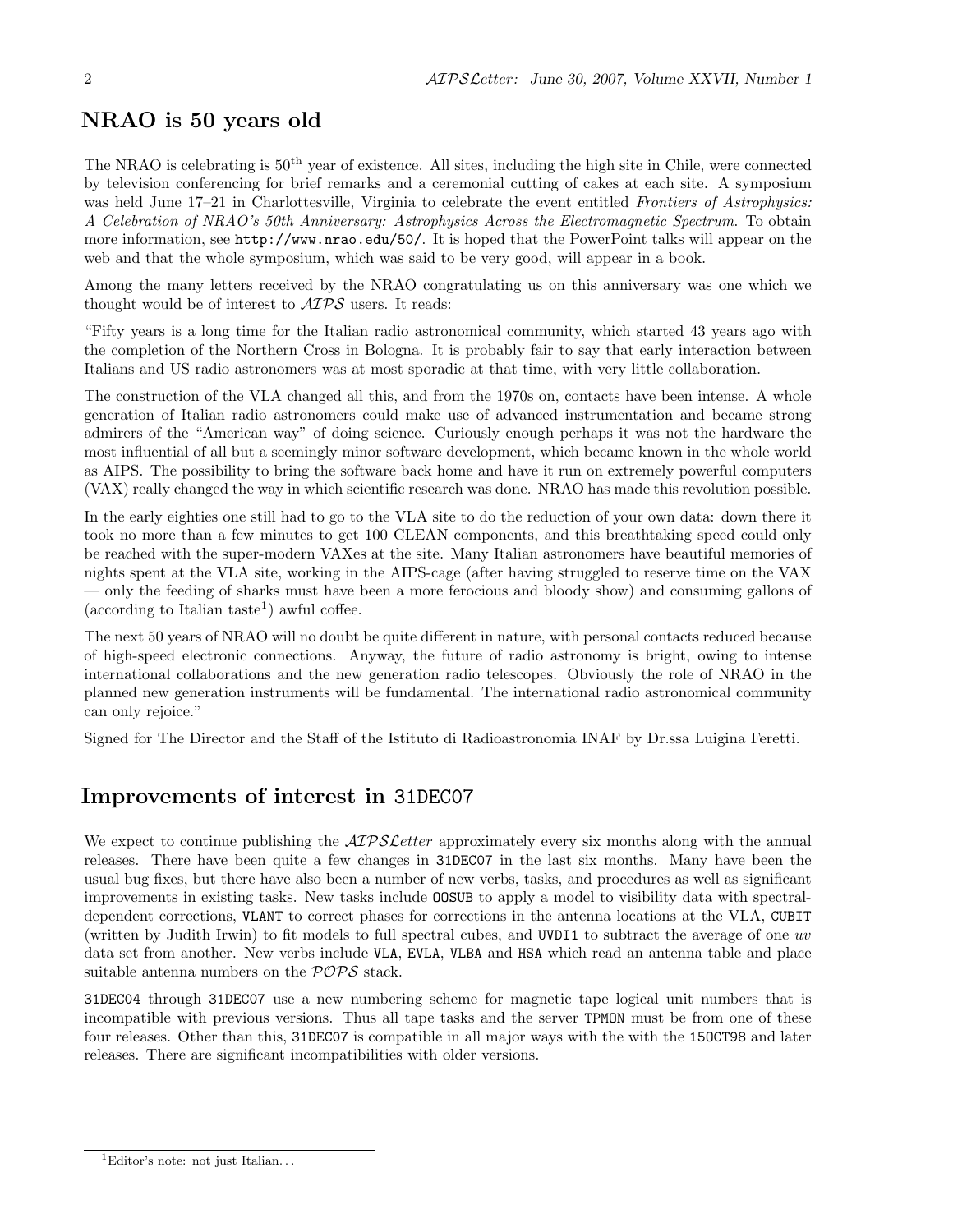## UV data calibration and handling

It has come to our attention that users now trust  $\mathcal{AIPS}$  altogether too much. These users have assumed that all  $\mathcal{AIPS}$  tasks apply a flag table if it is present. But that is not the case. The simple rules are: if FLAGVER is not an adverb to a task, flag tables are not applied in that task. If DOCALIB is not an adverb to a task, then SN and CL tables are not applied in that task. If DOBAND is not an adverb to a task, then bandpass tables are not applied in that task. We have begun a review of all uv-data tasks to determine which tasks would benefit by having flagging and calibration options. A number of changes have been made to the calibration system to enable the changes to the old, non-calibration tasks. Note that the package of data reading-flagging-calibration routines have limitations, primarily to restrict the output data to one sub-array and one frequency ID. Thus the newly modified tasks, while acquiring new capabilities, may have some of their previous capabilities curtailed.

The most sweeping change to the calibration routines is to allow the data to be in sort orders other than 'T\*' where possible. For non-time sorted data, flagging is limited to 6000 flags applying to the full data set. Time sorted data work when no more than 6000 flags apply to a single time. If the data are not in time order, then time-dependent calibrations, DOCAL true and DOBAND greater than 1, are not allowed. Time independent bandpasses and polarization calibration are allowed in all sort orders. The tasks that apply flagging with their own flag routines, UVCOP, AVSPC, CVEL and SDVEL, were also modified to work with greater restrictions on data that is not in time order. The labeling and selection of polarizations in the calibration package was generalized to allow linear polarization (with many limitations), to allow a few additional STOKES values, such as 'CROS' and 'RLLR', and to allow specification that the I Stokes value is to be "formal" I. This last means that Stokes I is flagged unless *both* RR and LL or XX and YY are present. The new STOKES values 'F' and 'FQU' request this. See the revised STOKES help file for details.

Tasks FUDGE, UVLSF and UVLSD have been rearranged to offer the full suite of calibration adverbs. FUDGE is a "paraform" task used as a model for the creation of many "simple" one-data-set-in, one-data-set-out tasks and provides a pattern for changing many of the older, non-calibration tasks into the more complete form. The other two tasks really do not need the calibration adverbs, but flagging, particularly on a channeldependent basis, will improve their performance.

#### UVMTH

Recently it was discovered that the VLA had developed a "correlator bias." This appears as a baseline, spectral channel, polarization, and IF dependent offset in the visibilities. When imaged, an object appears at the phase reference position (that used during observing) which cannot be Cleaned like true sources. In the case of the VLA, it appears that this bias has been present from September 2006 until late in June 2007. It is known to affect spectral-line observations at 25-MHz bandwidth, producing an "object" of some 100's of micro-Jansky. It is believed not to affect continuum data at this bandwidth. We have been unable to determine whether spectral-line observations at narrower bandwidths are similarly affected. The effect is seen only when there are adequate integration time and bandwidth to reduce the noise below these levels and when there is no strong source at the field center masking the offending object. It is thought that the VLA bias is only mildly time dependent, allowing the bias to be measured over significant periods during an observing run and applied to other times during that run. Measurements on consecutive days did show significant changes in the bias. UVMTH is a newly-upgraded task that can help VLA observers deal with this problem. It may also be useful with GMRT data, for which there is also evidence of correlator bias.

UVMTH averages the visibilities in a uv data set on each baseline and correlator and adds them to, subtracts them from, multiplies them by, or divides them into the visibilities in another data set. It was written in 1989 and then mostly forgotten. With the reports of correlator bias, this task was revised to apply all of the data selection, calibration, and flagging options to the first input uv data set while averaging each baseline and correlator over all TIMERANG. The result is applied to the second data set which is read, modified, and written with no application of data selection (other than sub-array and frequency ID), flagging, or calibration. For the VLA correlator bias problem (and a similar one sometimes seen in GMRT data), the user should specify the same data set for both inputs. SOURCES should select those pointings with no significant source at the center of the field and FLAGVER should select flags for at least these sources, but all calibration should be turned off. The default subtraction operation should be selected. The new task UVDI1 was written to do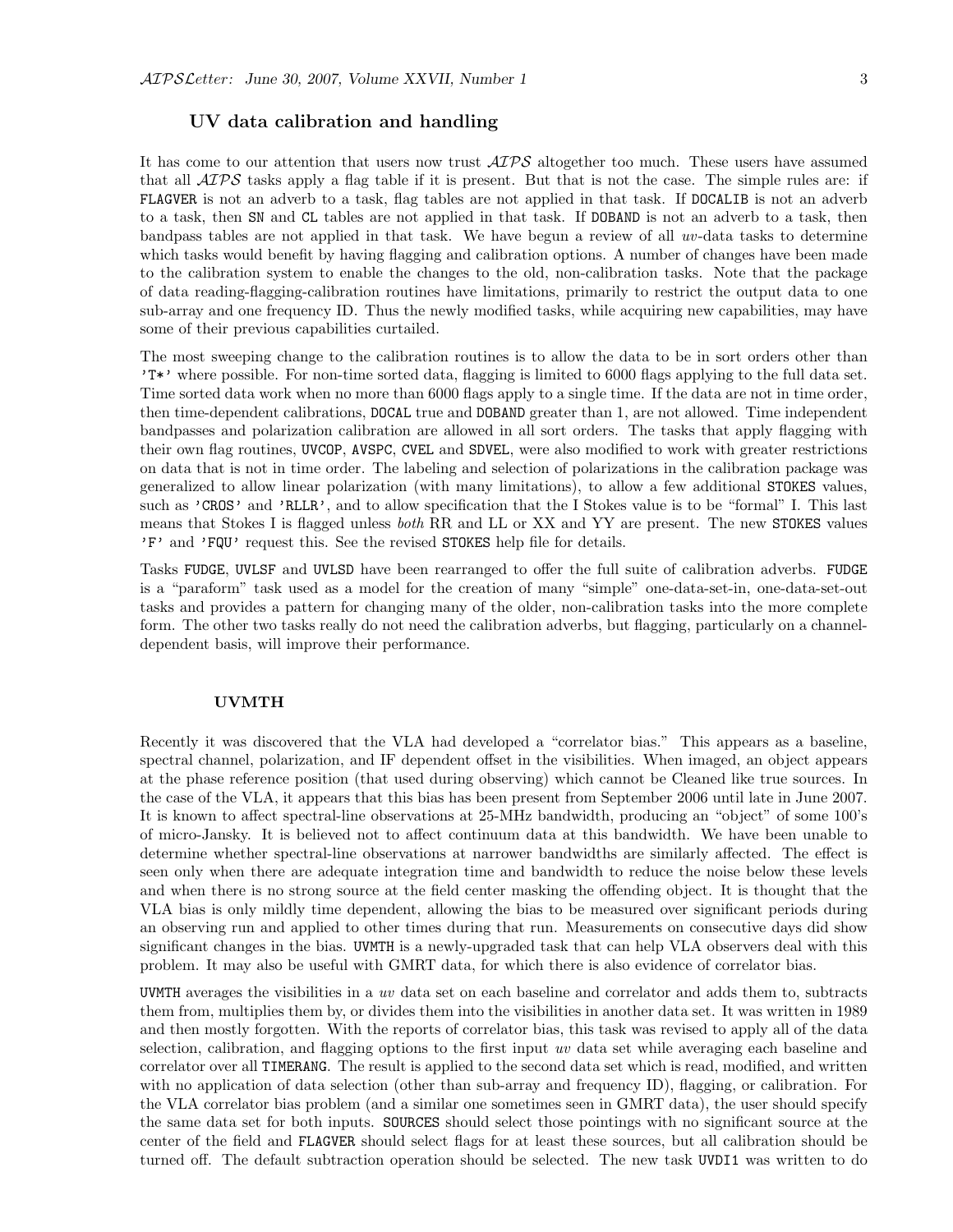a similar operation. It requires a single-source data set for the averaging and does not apply flagging or calibration to either data set. It can time-average the output difference data, however. UVAVG has a similar operation which subtracts a full average of a data set from itself with optional averaging. At present, this SUBT operation functions correctly only on single-source data, and there is some thought to removing the option when calibration adverbs are added to UVAVG.

#### FILLM

FILLM is the old task that converts the VLA on-line data format into an  $\mathcal{AIPS}$  format. It applies to data from the now old ModComp controlled system and from the new control system (through IDCAF) as long as the old correlator is in use. At the end of 2006, it was revised to handle the data scaling difference between the ModComp output and the new IDCAF output. Two significant bug fixes were patched into the 31DEC06 release as well. One caused the loss of the first data record from the next input disk file. At best this meant simply a loss of a single integration time. But, if the mode changed at the file boundary, that change might have gone unrecognized. If the number of polarizations or IFs changed, then errors would be recognized quickly when writing the CL table. A lingering fear that data might have gotten mixed without recognition of a problem remains. The second "error" was a poor decision to use an embedded blank in station names for the VLA. This did not confuse  $\mathcal{AIPS}$ , but other software packages were not so lucky. The names are now  $VLA:~xxx$  and  $EVAL}:~xxx$ , where  $xxx$  is the station name, such as W1 or N72.

Changes which did not make it to patch include the addition of support for Z mode observing. In that mode, true zero-lag data are retained, offering the possibility of new tasks to re-appodize the spectra. The master pad is now correctly recognized as a valid station. EVLA antennas do not have a "front-end"  $T_{sys}$ , so the back-end one is used for them at all times. FILLM was changed to write the data with the "normal" AIPS axis order: Stokes, frequency, and IF. Previously, it wrote whatever order was convenient to the observing mode, usually frequency, Stokes, and IF, which caused trouble when comparing freshly loaded data sets to data that had had some  $\mathcal{AIPS}$  processing down to them. Support was added for the ten "official" EVLA band codes and separation frequencies. The new telescopes are able to, and do, observe at frequencies which were not understood previously. The default handling of TIMERANG was changed to that which users now expect and the mischievous adverb DOALL was removed. The bad exponent message was curtailed, and a summary of bad exponents was added at the end. It was discovered that FILLM would load two data files into one output, without distinguishing them, even when the two were taken with different configurations. Code sensitive to any change in antenna position greater than 0.02 ns was added to prevent this. Note that this test cannot be made more sensitive for ModComp-recorded data. The antenna positions recorded by the ModComps are changed continuously for earth tides and polar wander. The routine that attempted to correct antenna locations for the shift that must occur when Pie Town is used at Q band was found to be defective. It was generalized so that it will work without reference to band.

#### VLANT

When an antenna at the VLA is moved to a new station, it is pressed into service after a brief check of its pointing parameters. At a later date, a significant period of time is used to observe a wide variety of calibration sources in order to determine improved estimates of the true locations of the antennas. These data are reduced by the data analysts using a procedure that invokes  $\mathcal{AIPS}$  tasks CALIB and LOCIT and suitable changes are then made to the antenna database at the telescope. These changes, as increments, are also added to a hand-maintained text file available to users. The web site contains an access tool to these text files and a complicated prescription for how the user should add up corrections and apply them to his/her data. The changes were to be made, one antenna at a time, via CLCOR operation ANTP.

We suspect that users seldom did this; the corrections, while useful, were usually small enough that they were not worth the trouble for all but high-frequency data. To rectify this, a new task called VLANT was written. The analysts' text files for all available previous years were cleaned up to remove various formatting issues and a few obvious errors and then included with AIPS. VLANT fetches the latest year's text file from the web, if necessary, in order to have all of the analysts' recent changes. (Note that this implies that  $\mathcal{AIPS}$ must be running on a machine that has web access, at least for data that require the latest text file.) Then VLANT performs the complicated prescription for all antennas and does the modification of the AN table and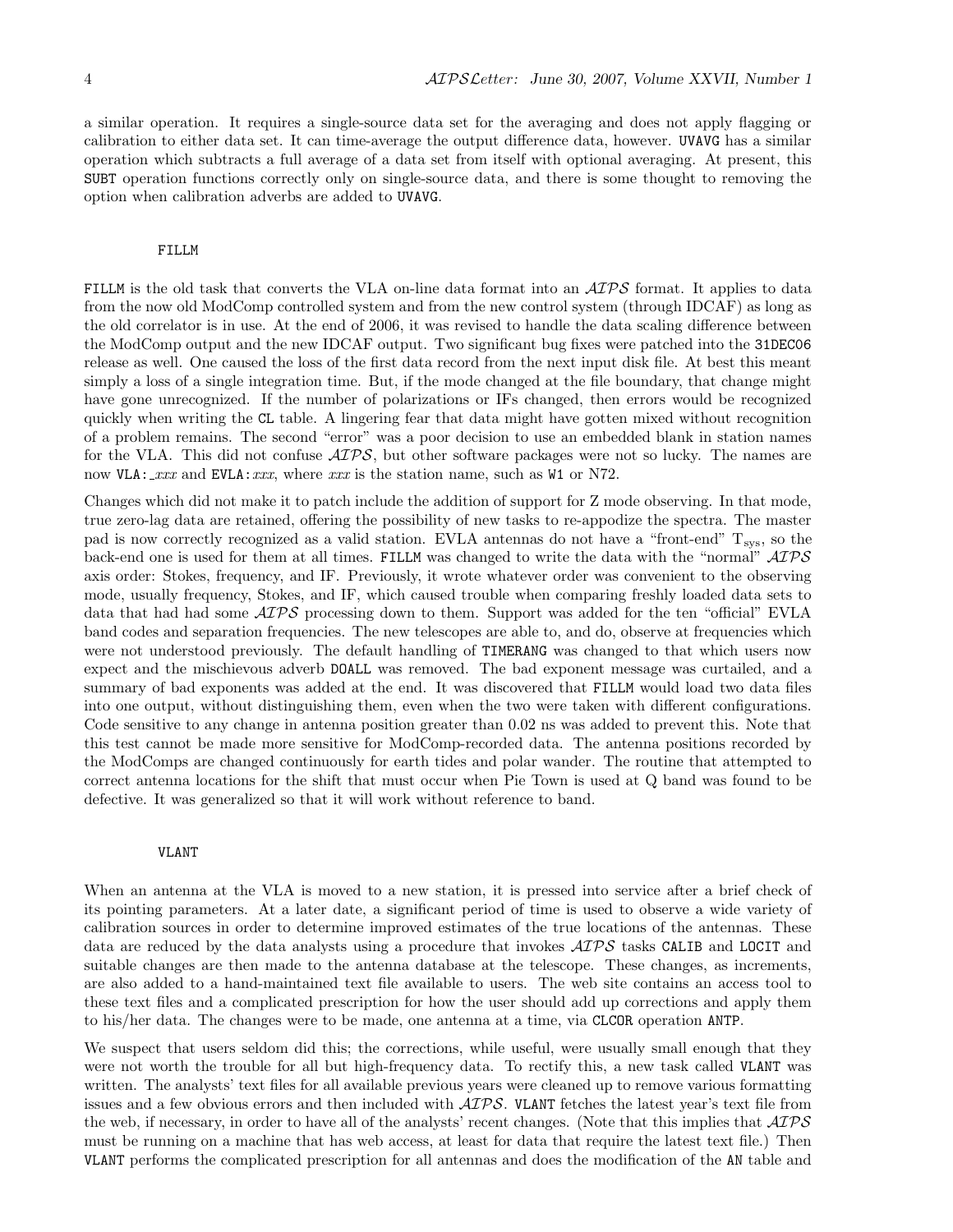a new CL table for all antennas at once. Now there is no excuse for not applying the best known antenna locations to a users' data. Note, that antenna position information continues to be updated until the antenna is moved from its pad. This can be many months in some cases.

#### OOSUB

OOSUB is a version of UVSUB written using the object-based classes of such tasks as IMAGR. It offers the frequency-dependent options found in IMAGR to correct for primary-beam and spectral-index effects. It also has a special option not available anywhere else. This function allows the user to omit from the **OOSUB** all CCs that are inside the highest frequency beam, outside the highest frequency beam, inside the lowest frequency beam, or outside the lowest frequency beam. The special option will allow the subtraction of partial models to enable better imaging of the inner portions of the data and will probably have other uses when we get clever. It will be interesting to experiment with modifications of PEELR to, for example, subtract a model in a frequency-dependent manner, but add it back without the frequency dependencies.

#### Other uv-editing matters

- TVFLG and SPFLG were changed to use modern rules for FLAGVER, rather than their curious rules. Now, if a flag table is used on the input, it is copied to a new output flag table and the newly-created flags are appended. A fatal error when looping over channels and IFs to apply an existing clip pattern was corrected. The error arose only when one of the channels had no data.
- WIPER was changed to label sub-windows as well as those displaying all of the data. It now will display up to 2 antenna pairs contributing to the sample under the cursor, with a plus sign added if there are more than 2. It will now accept any reasonable STOKES specification, displaying all that are requested and flagging things appropriately. The handling of hour angles, elevations, azimuths, and parallactic angles was corrected.
- FLAGR was changed to look for averaging intervals containing only one time (at the ends of scans) which can be reasonably included in the previous interval within that scan. Otherwise, they are flagged since they cannot have an rms. The data buffer sizes were increased to allow for four polarizations with large numbers of antennas and IFs. Other changes to improve reliability were also made.
- EDITR was made more forgiving about format errors when reading user-provided numbers. This forgiveness also affects EDITA, SNPLT, SCMAP, and SCIMG.

#### Other uv-display matters

- LISTR and RLDIF were changed to average all requested spectral channels in the MATX display and to loop appropriately over IF. RLDIF was corrected to use vector averaging between scans as well as within scans. LISTR's GAIN display required a correction to its format.
- **PRTUV** was given the option to print real and imaginary parts of the visibility rather than amplitude and phase. The alternate display of random parameters was corrected and generalized.
- VPLOT was given a new option 'IFRA' to plot the ratio of two IFs.
- UVPLT had all restrictions on STOKES removed; all requested polarizations will be plotted together. It had corrections for VLBI to the computation of hour angle, azimuth, elevation, and parallactic angle. The display when using such axes was changed to show the usual information as well as the REFANT.
- DTSUM confused antenna number with position in the antenna file. The displays of which baselines are in the data were revised to do the total summary, followed optionally by a scan-by-scan summary. More user and internal controls over the displays were added.
- ANBPL computed elevation incorrectly for single-source files since the source position information was never read. This oversight was corrected.
- **SNPLT** subtracted 6 hours erroneously from all hour angles.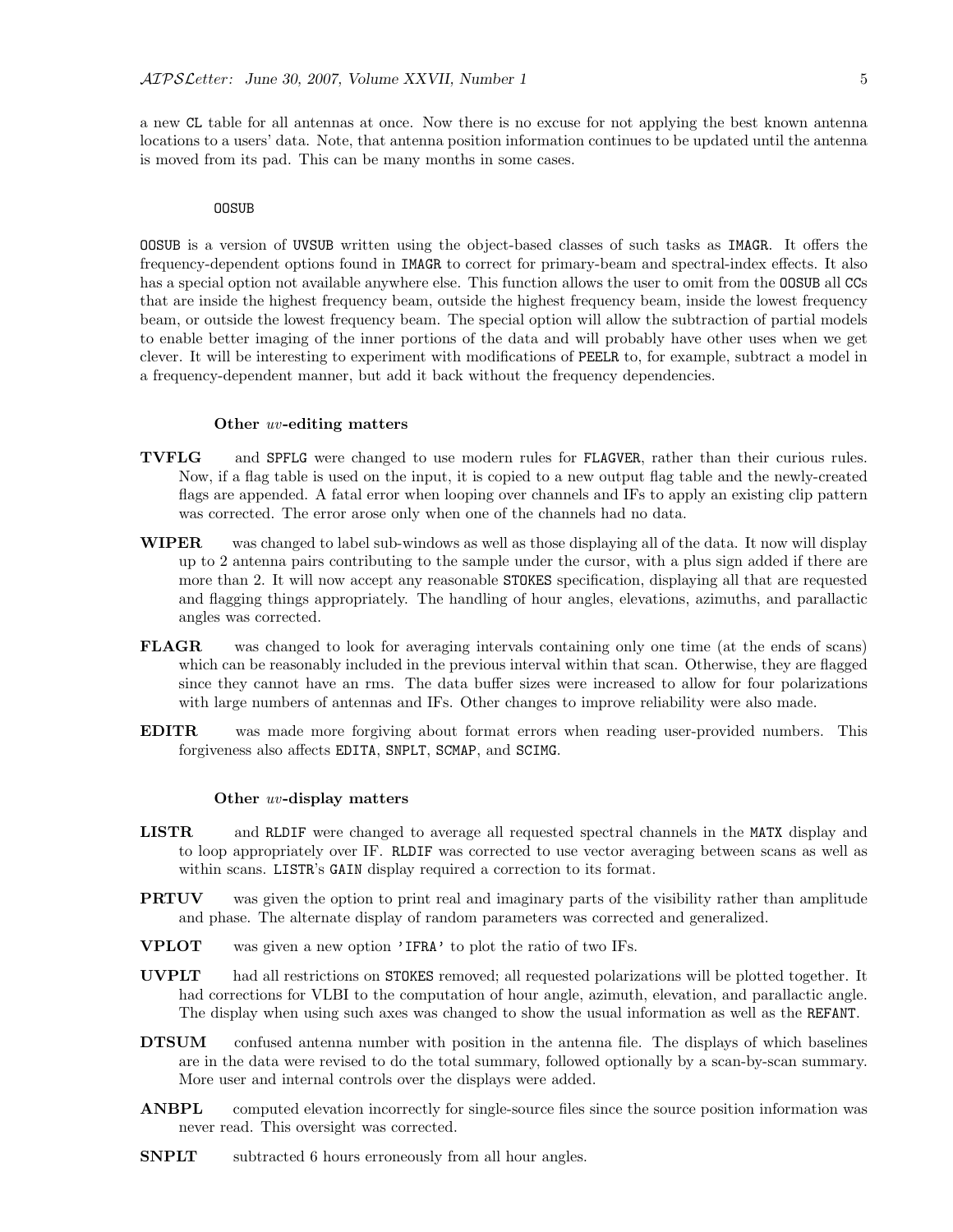#### Other uv-related matters

- SPLIT could lose the value of DOCALIB, DOPOL, DOBAND, and DOBL if a source in the list had no data found. All sources later in the list would be written out, but with no calibration applied and no warnings. The code was corrected and a patch issued.
- QUACK was given new options to limit its function by Stokes and IF.
- INDXR was changed to work with single-source files as well as its usual multi-source files. CALIB will use this information to good advantage in self-calibration. INDXR was changed to support the new EVLA band definitions.
- CALIB extended index table times by 5 seconds in each direction. This is disastrous when using a short averaging time within scans, so corrected the round-off protection to 0.1 sec.
- LOCIT was given the option of using the difference in the phases of the 2 IFs to solve for antenna positions. This means that baseline errors are multiplied by the small frequency difference of the 2 IFs rather than the full observing frequency. An optional slope in phase with time was also added. All of this was needed to find the VLA master pad!
- VBGLU was improved to reformat flag tables for the new IF nomenclature. VBGLU was changed to refuse to glue multi-frequency ID data sets. This is better than making a mess of the job. Gluing of the STATE column in PC tables was corrected. A multi-dimensioned character column is confusing to FITS tables, or at least to AIPS.
- CVEL had a programming error cause CALINI to issue numerous warnings erroneously and another error that could cause an abort (with some compilers) before the extension files were copied.
- BLCAL is now recommended with some VLA data. It was corrected to work with normal multi-source data sets. It did bad things when there was non-zero delays in the CL table due to a misunderstanding about units. The task was also changed to use dynamic memory instead of rather small buffers. Fixed scaling of calibrator source models to be properly IF dependent. (This change was also made a wide variety of other tasks.)
- VLBAUTIL was changed to try a variety of download methods to fetch files from the web; wget is not universally available. It was also changed to split frequency IDs before calling MSORT. That task could take a semi-infinite time to run when two frequency IDs observed at the same time were appended. Such data usually need to be separated, then sorted and VBGLUed.
- UVFIX was given the option of suppressing differential aberration in its computations. An error of the reference channel in frequency was made for uncompressed data when the source position was changed.
- CLCOR had a second-order error in phase corrections for a change in source position which has been corrected.
- SMOOTH was left out of 17 tasks that otherwise apply calibration. The oversight was corrected.
- FITLD was changed to support bandpass tables within the IDI convention.
- MULTI used parameters to the precession routine other than those used normally in AIPS. The apparent coordinates in the output source table were somewhat affected.

## Miscellaneous

#### New verbs

Four new, related verbs have been written. They are named VLA, EVLA, VLBA, and HSA and place a temporary numeric array on the  $POPS$  stack for processing by other verbs. The verbs look in the specified antenna file to make a list of the antenna numbers that match (or do not match) the specified array. The temporary numeric array is a new concept in  $POPS$  and required a number of modifications to the language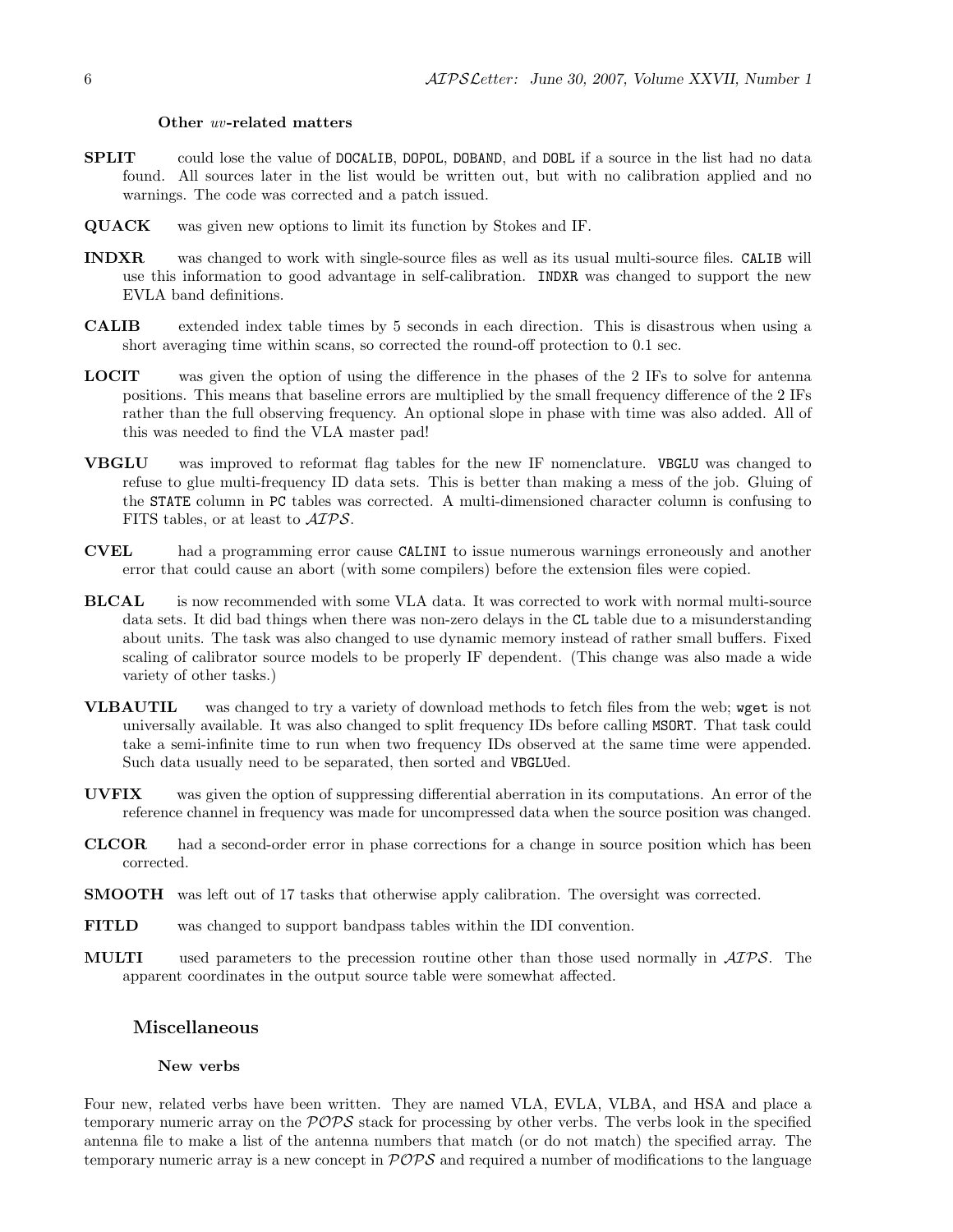and its fundamental operators. Verbs such as MAX and PRINT can now handle the output of such verbs. There are, however, a number of limitations to the use of these verbs, the worst being that one cannot use two of them in the same command. If you want to set an adverb array to, for example, the list of EVLA antennas, you must include an equals sign; thus ANTENNAS = EVLA.

#### Other matters

- TABED was changed to default the output file name parameters individually to those of the input. An inadvertent OUTDISK with otherwise blank OUTNAME sent the output table to very unexpected places.
- DFQID failed to renumber frequency IDs in the tables.
- DQUAL failed to renumber the sources in tables.
- **FXTIM** failed to correct the TIME and TIME RANGE in tables.
- TAPLT was corrected to recognize blanked values. The scaling was changed for binned plots to ignore empty bins and plot them at the bottom anyway. The Y function string displayed was corrected.
- KNTR was changed to allow ZINC less than zero to plot the planes in the opposite order. Error reporting, especially for crazy polarization lines, was improved.

### Analysis

### CUBIT

Judith Irwin of the University of Toronto wrote CUBIT quite some time ago to fit spectral-line cubes with models of density as a function of radius in, and height above, a galactic plane and of velocity as a function of radius. She has continued to develop the code and help file over the years and has now kindly made it available to all  $\mathcal{AIPS}$  users. We have modified the code to modernize its structure and to replace modest fixed arrays with dynamic memory, allowing cubes of any size to be fit. This task is not easy to use there are a great many parameters to fit and it takes patience to find good minima in the very large Chisquared space. The results are rather more general than those found fitting solely moment images. If you use this task to analyze your data cube and make reference to the results in a paper, you should reference the original paper describing this task: Irwin, Judith A. 1994, "Arcs and bridges in the interacting Galaxies NGC 5775/NGC 5774," ApJ, 429, 618–633.

#### Other analysis matters

- FLATN was changed to allow it to make images of the expected noise or weight (one over noise squared) from mosaic observations. Repaired bug which caused the NOISE adverb in mosaicing to be ignored, leaving all pointings with the same basic weight. FLATN will now use the header parameter ACTNOISE, if present, as the default for NOISE.
- VTESS was changed to test whether the incoming images for a mosaic are on the same geometry as required. Changed UTESS, LTESS, and STESS to apply these same tests. Corrected a bug in STESS and added a note to its help file pointing out that FLATN now does its job without all the problems with image geometry.
- SAD was enhanced to be able to use the optional noise image when selecting the islands to be fit and during the decision process in which fits are accepted or rejected. Previously, the noise image was only used to modify the uncertainties assigned to the results of the fit.
- **SMODEL** was applied without the  $w \times z$  term which is important at large angles. The extended source portions of SMODEL were also ignored by low-level OOP routines.
- Models of calibration sources must be scaled by the source total flux, which is different for each IF in the data. CALIB did this correctly, but most other model application tasks ignored this nicety.
- UVCON was corrected for problems with its computation of elevation and its creation of antenna files.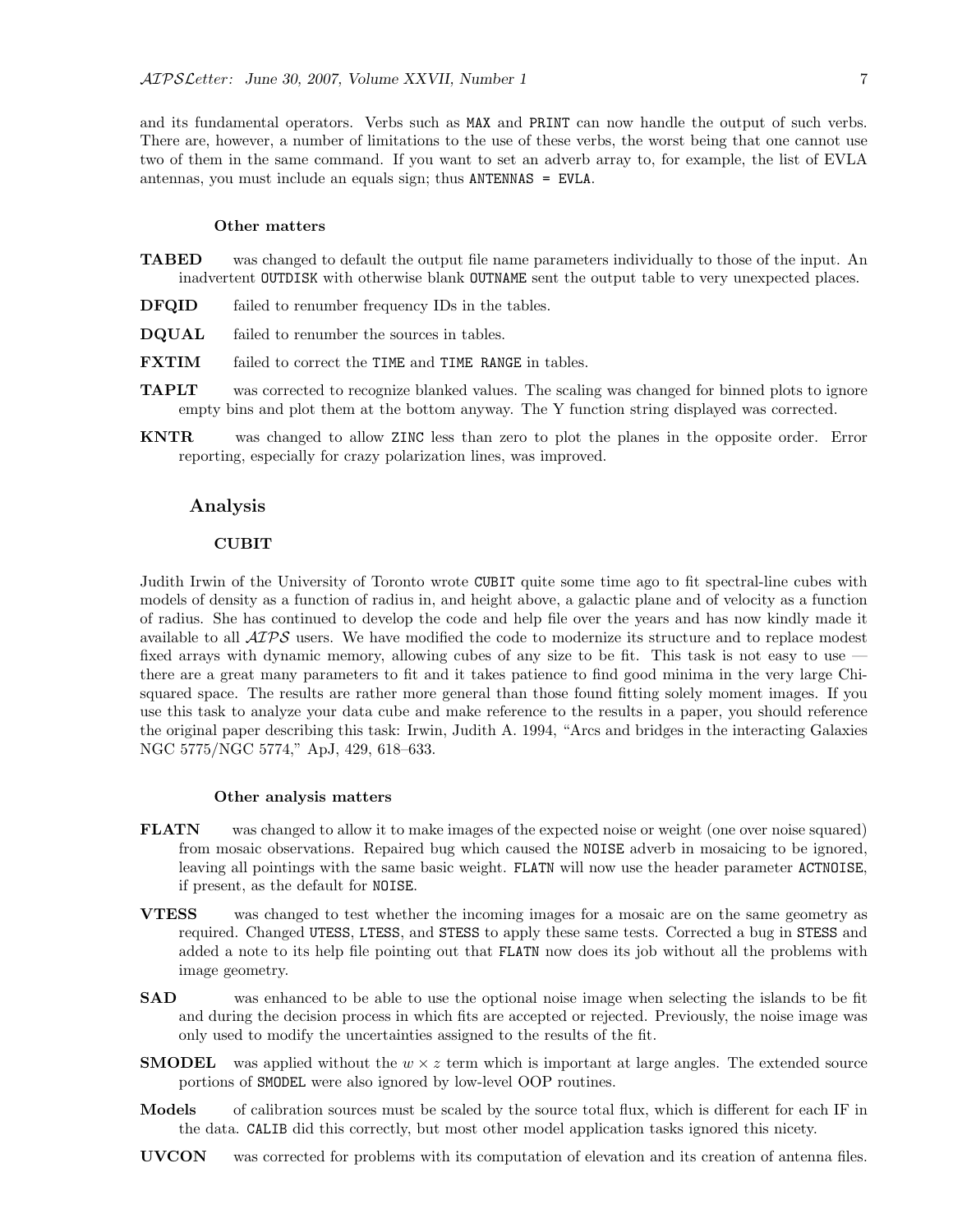## Imaging

#### IMAGR

The TV menu was rearranged to put the choices that stop things well away from the choices that are frequently used. This should reduce the premature terminations. Added two new TV options - to turn off Cleaning of a facet now and to turn it back on. Changed the beam histogram computation to avoid edges and corners which can be pathological due to accumulated round-off errors. Moved the forcing of DO3DIM to true for OVERLAP=2 mode to before the images are created. It is too late after that. Fixed the positioning of the inscribed circle which may be drawn optionally to guide the eye in setting boxes. Cleaned up the handling of the on-line help which had stopped working for some options and were too demanding on the programmer for the ones containing field numbers.

SETFC had an error in the formula for phase error which was corrected in the help file and code. The output is unchanged because the default phase error was changed accordingly. Fixed errors handling a radius of zero. Changed the channel to avoid channel 1 which is often fully flagged. Changed the round up levels to recommend larger images rather sooner.

## General and programming matters

AIPS does much of its high-performance computing with a cpu-based emulation of an array processor. General mathematical routines function on data located in a large memory accessed via pointers. Such routines are usually highly optimized by compilers. Previously, the size of this memory was determined at compile time and set by the local  $\mathcal{AIPS}$  Manager. A fundamental conflict arose in choosing this size between those people at a site with older, small-memory computers and those with large problems to solve. Furthermore, since the size of the memory was set independent of the problem, the programmer had to write algorithms which could adapt to almost any size of memory. Such algorithms tend to be limited and/or much more difficult to write.

In 31DEC07, the pseudo-AP has been changed to use dynamically allocated memory. The programmer specifies the amount of memory needed when the AP is allocated by QINIT. Pointers in regular code remain normal integers since we assume that we will not allocate more than 8 Gbytes. However, the actual subscripts to APCORE are now required to be LONGINTs which are the sum of an offset called PSAPOF and the calling routine's pointers. Computers which use 8 bytes for address pointers in C require us to use INTEGER\*8 "LONGINTS." The pre-processor automatically handles the conversion of LONGINT in the  $\mathcal{AIPS}$  Fortran code into the form needed by the local computer.

We had hoped that this change would improve performance by allocating more memory in many cases to avoid the use of disk inside algorithms. The standard Y2K tests, however, showed no change in performance, suggesting that 20-Mbyte APs are already adequate for these tests. Linux disk I/O does a great deal of in-core caching as well, which would reduce the differences bewteen "disk" and in-memory algorithms. The main purpose of this change was to allow for the creation of new algorithms which would be easier to create and more efficient by never invoking disk files.

- MNJ reports now contain a list of files noted by the cvs update, with a character showing whether the file was new, updated, different at the remote site, etc.
- install.pl was changed to cause cvs to ignore more of the files it should ignore in its reporting. The options of the rsync calls were altered to improve reliability. Calls to chgrp were added to change the group ownership of files to that requested by the installer.
- Servers for messages and Tektronix plot emulation are programs that run inside an xterm or other suitable window program. The binary releases require the location of supplied libraries when these programs start in the spawned xterm. The files UNIXSERVERS and XASERVERS were changed to have shell- and architecture-dependent case statements to try to set this information where it can be used. The situation with these servers seems to have improved with this addition, but mysterious troubles continue to be reported.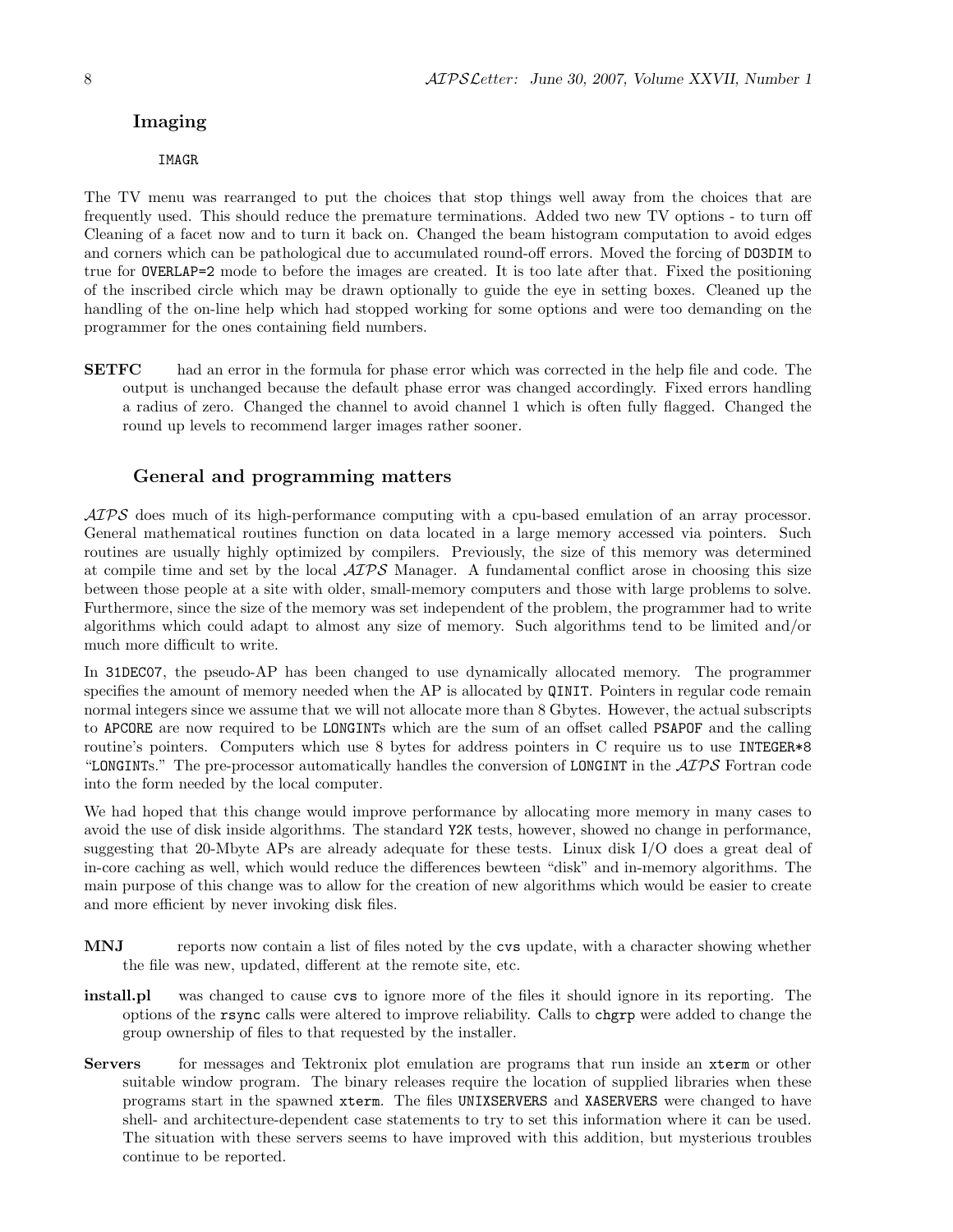## Patch Distribution for 31DEC06

Important bug fixes and selected improvements in 31DEC06 can be downloaded via the Web beginning at:

#### http://www.aoc.nrao.edu/aips/patch.html

Alternatively one can use *anonymous* ftp to the NRAO server ftp.aoc.nrao.edu. Documentation about patches to a release is placed on this site at pub/software/aips/release-name and the code is placed in suitable subdirectories below this. As bugs in 31DEC07 are found, they are simply corrected since 31DEC07 remains under development. Corrections and additions are made with a midnight job rather than with manual patches. Since we now have many binary installations, the patch system has changed. We now actually patch the master version of 31DEC06, which means that a MNJ run on 31DEC06 after the patch will fetch the corrected code and/or binaries rather than failing. Also, installations of 31DEC06 after the patch date will contain the corrected code.

The 31DEC06 release had a number of important patches:

- 1. CALIB handled scan times badly when averaging within a scan 2007-01-02
- 2. UPDCONTROL in the MNJ used obsolete syntax for sort 2007-01-10
- 3. UVFIX did not contain the latest leap second 2007-02-27
- 4. CLCOR operation SUND did not work 2007-02-27
- 5. VBGLU did not handle the PC table STATE column correctly 2007-02-27
- 6. CVEL had a bad call sequence which could cause an abort 2007-02-27
- 7. SNSMO had a bad call sequence which could cause bad smoothing of rates including flagging them 2007-04-26
- 8. UVFIX had a frequency error for uncompressed data only and CLCOR had a minor conceptual error both affecting phases after a position shift 2007-04-26
- 9. BLCAL and UVFND set the integration time to one day, causing bad amplitude calibration when there were rates and delays 2007-04-26
- 10. aips.l man page was lost 2007-05-04
- 11. FILLM skipped a record at ends of file which could lose a data sample and possibly cause confusion if the mode changed 2007-05-24
- 12. SPLIT lost the calibration flags when a source was not found so that later data did not have calibration applied 2007-06-10
- 13. SNPLT lost data from phase plots of PC tables due to failure to check for wraps and got hour angles wrong by 6 hours 2007-06-14
- 14. FILLM used a blank in the middle of some station names, confusing other software packages 2007-06-16

# AIPS Distribution

We are now able to log apparent MNJ accesses and downloads of the tar balls. We count these by unique IP address. Since dial-up connections may be assigned different IP addresses at different times, this will be a bit of an over-estimate of actual sites/computers. However, a single IP address is often used to provide  $\mathcal{AIPS}$ to a number of computers, so these numbers are probably an under-estimate of the number of computers running current versions of  $\mathcal{A} \mathcal{I} \mathcal{P} \mathcal{S}$ . In 2007, there have been a total of 750 IP addresses so far that have accessed the NRAO cvs master. Each of these has at least installed  $\mathcal{AIPS}$  and 186 appear to have run the MNJ on 31DEC07 at least occasionally. During 2007 more than 180 IP addresses have downloaded the frozen form of 31DEC06, 117 in binary form, while more than 517 IP addresses have downloaded 31DEC07, 346 in binary form.